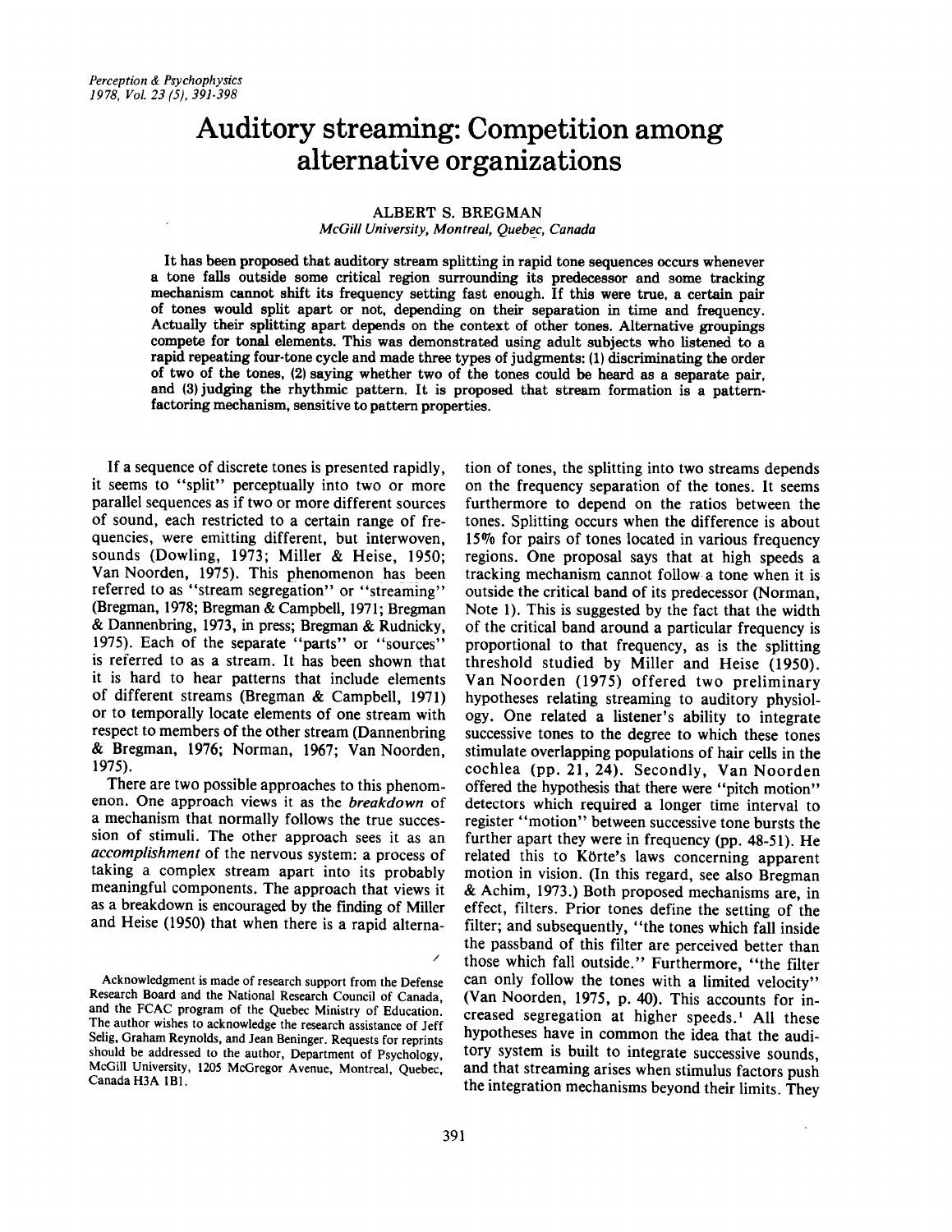also try to predict streaming from lhe relationship between temporally adjacent tones.

An alternative view is that the auditory system is not built to integrate successive sounds willy-nilly, but to integrate those that probably arose from the same source (Bregman, 1978; Bregman & Dannenbring, in press). Since the pressure waves arising from different sources of sound are mixed at the ear, the auditory system must have mechanisms to sort out the contributions of different sources. In doing so, it will make use of similarities in the frequency spectrum from moment to moment (Dannenbring & Bregman, 1976), of continuities in the direction of frequency changes (Bregman & Dannenbring, 1973; Heise & Miller, 1951), of synchrony of onset and modulation of frequency components, of abruptness of change and so on. This approach views stream formation as an accomplishment, not a breakdown; it factors an input into streams that probably arose from different sources.2

A sensible stream-forming mechanism would create more than one stream at a time. Then, as each new portion of the acoustic input arrived, it could be assigned to the stream that it fit best. There are experimental data which support the hypothesis that two or more streams., in the process of being constructed, compete for new inputs (Bregman & Rudnicky, 1975).

If an input is assigned to the best-fitting stream, then any explanation of streaming which relies only on relations between each moment of sound and the next will fail. Depending on the set of active streams, an adjacent pair of sounds may or may not enter the same stream, regardless of their frequency separation from one another. Thus, stream membership arises out of the competition of alternate possibilities for the grouping of sounds and not from the specific frequency separation between an adjacent pair.

The present experiments set up conditions in which a successive pair of tones, A and B, with a fixed frequency and temporal separation, would either be integrated into the same stream or segregated into separate streams, depending on the context of other tones. There were always four tones, ABXY, in a rapid repeating cycle. The streaming of A and B was influenced only by manipulating the frequencies of X and Y. Stream segregation was detected by its influence on three types of responses. Experiment 1 studied the ability of listeners to tel1 the order of A and B. Experiment 2 asked listeners to judge whether A and B could be easily perceived as a separate pair; the same experiment also studied stream segregation by its effects on the rhythm of the sequence.

# EXPERIMENT 1

Two conditions were set up in which a pattern of two tones, A and B, was to be recognized when combined with two other distractor tones, X and Y, in a four-tone repeating sequence, ABXY. Subjects were required to discriminate whether the tones A and B appeared in the order AB or BA in this sequence. In one condition, X and Y were chosen so as to segregate away from the pair AB and form a separate stream, XY. Thus A and B would be isolated and left together in the same stream; hence their order would be perceptible. This is called the "isolated" condition. In the other condition, X and Y were chosen so that A would be grouped with X forming a stream AX and B would be grouped with Y in the stream BY. Here A and B would be absorbed into separate streams and their order would be hard to perceive. This is called the "absorbed" condition. The tones A and B were identical in the two conditions. Hence, if B were outside some critical region around A in one condition, it would be in both. Furthermore, A and B were temporally adjacent in both conditions.

# **Method**

Procedure. On each trial, a rapid repeating pattern, consisting of two tones (A and B) and two silences, was presented as a "standard." Then a repeating pattern of four tones (A, B, and the two distractor tones) was presented as a "comparison." listener judged whether A and B were in the same order in the standard and comparison patterns and gave an estimate of the difficulty of the decision.

The exact sequence of events was as follows: After a 2-sec high-pitched warning tone and a 4-sec silence, the subject heard the standard, repeating for 5 sec, then a 1-sec silence, followed by the comparison pattern, repeating for 5 sec. After a 1-sec silence, he again heard the standard and comparison presented, as before. Then the subject recorded his judgment during the ll-sec intertrial interval. Each tone (or silence in the standard) was 65 msec in duration. In order to prevent the subject from using the first or last tone that he heard as an anchor point, the standard and comparison sequences were brought on gradually m amplitude over a l-sec interval and went off gradually in the same way. (Note: This onset/offset fading is essential when streaming is to be studied via judgments of order.)

Experimental design. Eight tones, labeled 1 to 8, were selected so as to be grouped by proximity on a logarithmic scale of frequency into two major clusters (Tones 1 to 4 vs. Tones 5 to 8) with a large frequency gap between the clusters (see Figure 1). The tones of each major cluster were, in turn, grouped by proximity into two minor clusters (e.g., Tones 1 and 2 vs. Tones 3 and 4) again separated by a gap in frequency. The frequencies of the tones were as follows: 200, 246, 373, 455, 1,525, 1,860, 2,760, and 3,400 Hz. The target tones, A and B, were always selected so as to be in the same major cluster but from two different minor clusters.

To create the "isolated" condition, the two distractor tones, X and Y, present in the comparison sequence, were chosen from the *other* major cluster, one from each of its minor clusters. Hence X and Y were grouped together by proximity in frequency,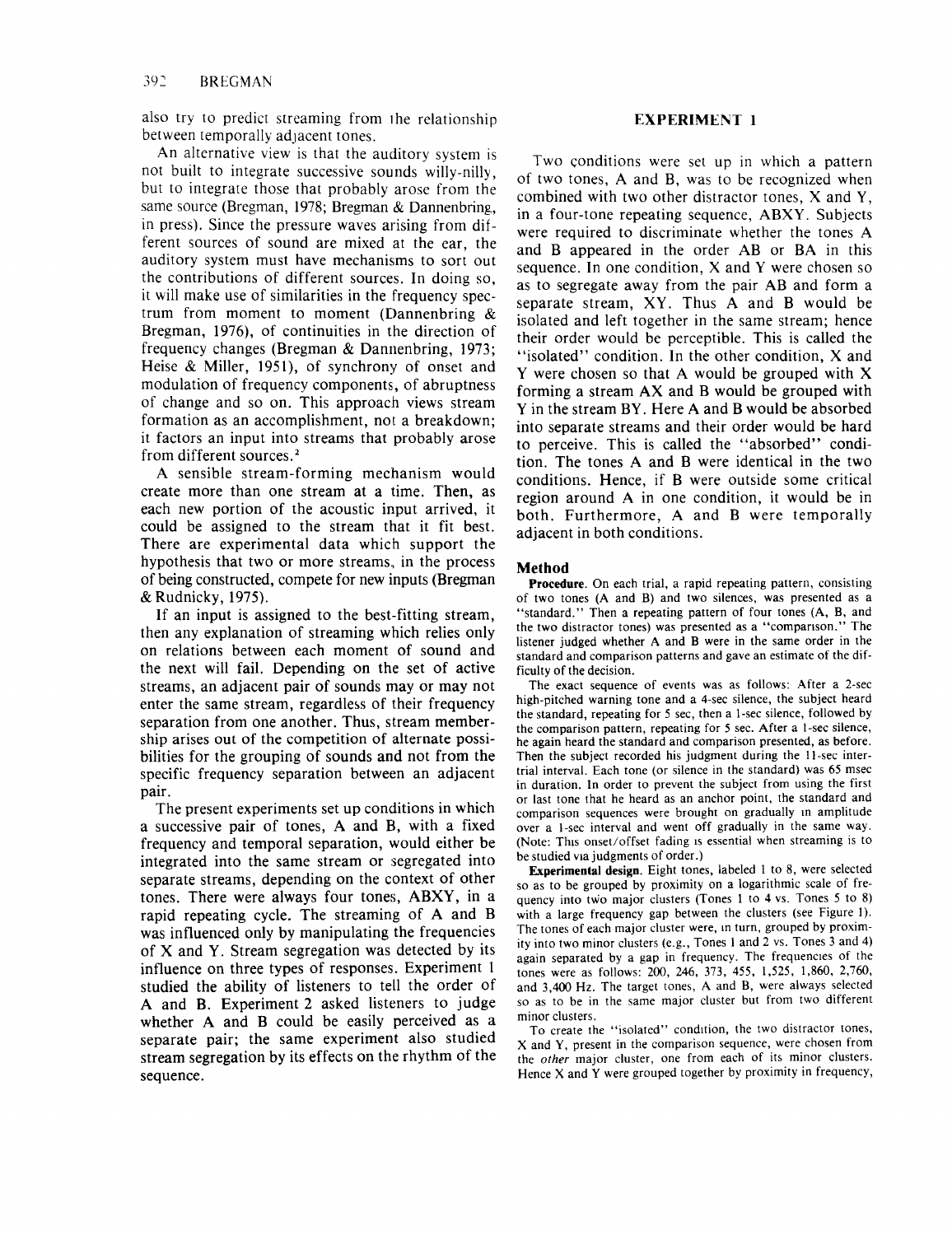as A and B were. To create the "absorbed" condition, A and B were selected as before, but this time the two distractors were chosen from the same major cluster as A and B, one of the distractors,  $X$ , being adjacent to  $A$  in frequency (from the same minor cluster) and the other, Y, adjacent to B. Hence, A and B would be captured by X and Y, respectively, into separate streams. A diagram showing the spaong of tones, an "isolated" comparison sequence, and an "absorbed" comparison sequence are shown in Figure 1. The arrows indicate the nature of the intended perceptual grouping. There was no difficulty in recogmzing the pitches of the different tones, since the nearest tones were about 3.5 semitones apart.

Each of the eight tones was selected once as A and once as B, yielding 16 standard sequences (i.e., A, B, silence, silence). For each of these, there were "isolated" comparison sequences and two "absorbed" comparison sequences. In one-half, the comparison sequences A and B were in the same order as in the standard, and in the other half, they were in the reverse order. Thus there were 64 different standard-comparison arrangements. These were split into two counterbalanced blocks of 32 trials. All subjects had all conditions in the same order.

**Stimuli.** The tones were sinusoidal and were generated by a Wavetek (Model 136) voltage-controlled oscillator, controlled by a PDP-12 computer. Each tone consisted of a 10-msec linear rise from zero to full amplitude (about a 45-dB change in S/N), a 25-msec steady state at maximum amplitude. There was a 20-msec silence between tones. Thus, a new tone occurred every 65 msec. The eight tones were attenuated differentially by trial and error to ehminate subjective loudness differences caused at various places in the overall electrical-acoustical-perceptual system. The stimuli were played to the sublects in a small room via the speakers of a Revox 77A tape recorder. Listening volume was set at a comfortable level (75 to 85 dB SPL at the subject's ear).

**Response scale.** The response scale for each trial consisted, first, of two boxes, one marked "same" and one marked "different." The subjects were told to check the "same" box only if they could detect the two tones of the standard within the comparison sequence in the same *order* as in the standard. They were also asked to rate each judgment on a 7-point "difficulty" scale ranging from "very easy" to "very difficult," and were encouraged to use the entire scale.

**Subjects.** The subjects were 28 McGill University students. Each was given a pretest of eight trials with two-tone standard sequences and two-tone comparison sequences; i.e., they were asked to discriminate "A, B, silence, silence," from "B, A, silence, silence." It was felt that this level of auditory perceptual skill was necessary as a prerequisite for entering the main experiment. Pretest trials were presented in the same manner as in the main experiment. Any subject with more than three errors on the pretest was not permitted to go on to the main experiment. Hence, only 21 persons participated in the main experiment.

#### **Results**

The response protocols consisted of judgments of "same" or "different" for the standard and comparison sequences of each trial, with subjective ratings of "difficulty" along a 7-point scale. These two measures were combined into a single "rated similarity" score by multiplying the difficulty measure **(1 to 7) by + 1 if the judgment "same" had been** made, and by  $-1$  if the judgment "different" had **been made. This gives a 14-point scale, ranging from**  $-7$  (easily made judgment of difference) to  $+7$ (easily made judgment of similarity), with values near the center of the scale representing difficult judgments or ambiguous cases.



Figure 1. Illustration of: (1) the separation of tone clusters, **(2) a sequence in which A and B are isolated, and hence grouped, and (3)one in which they are grouped into separate streams. (Arrows show perceptual streams.)**

These rated similarity (RS) scores then became the raw measure for the calculation of a dependent variable D (Bregman & Campbell, 1971) for each subject in each condition. D is an easily calculated nonmetric measure representing the degree to which subjects could discriminate cases where the standard and comparison were the same from cases where they were different in each condition. D compares physical similarity and rated similarity, assigning high scores when these correspond. First, all RS scores for a given experimental condition are ranked. (This means that the gap in the scale between  $+1$  and  $-1$ is meaningless.) Then the ranks assigned to physically same and physically different pairs of stimuli are compared, and the overlap of ranks assessed. A D value of  $+1$  represents complete discrimination (perfect separation of ranks), zero represents random judgments, and  $-1$  shows systematic reversal of judgments. The equation for D is given below:

$$
D = \frac{2(M_d - M_s)}{N},
$$

where  $M_d$  is the mean of the ranks of the RS scores for physically different pairs;  $M_s$  is the mean of the ranks of the RS scores for physically same pairs; and N is the total number of judgments being ranked.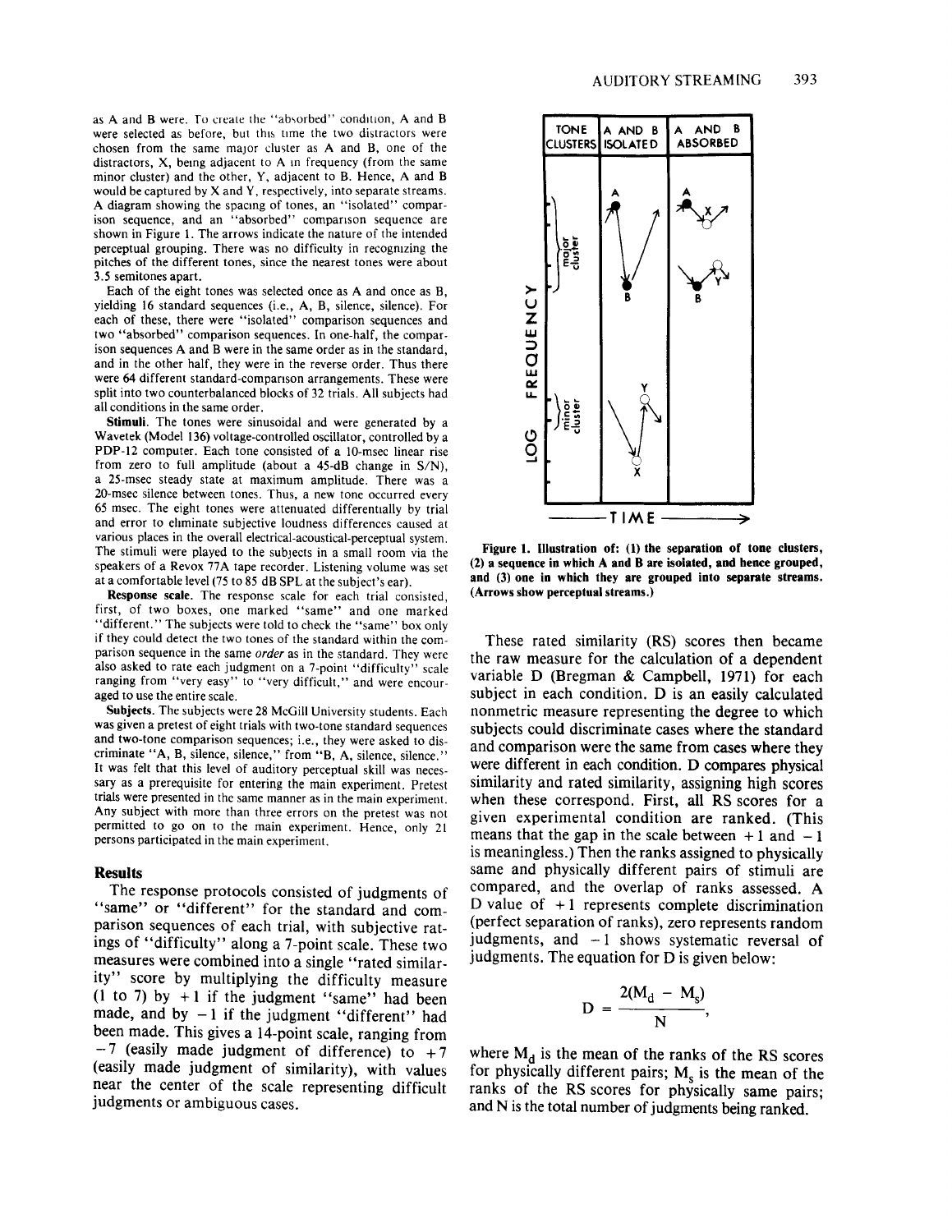Because D is based on rank information only and is assessed separately for each subject in each condition, it is insensitive to individual differences in the use of the underlying scale or to the response biasing effects of different conditions.

The RS scores of each subject were grouped into four conditions, first vs. second block of trials in the experiment and isolated vs. absorbed conditions. The results are shown in Table 1.

This table was analyzed using ANOVA. There was a significant effect of trial block  $[F(1,20) = 16.5]$ ,  $p < .001$ , of stream condition  $[F(1,20) = 18.6,$  $p < .001$ , and of the Condition by Block interaction  $[F(1,20) = 12.9, p \le .005]$ . It is apparent that performance fell off to a random level in both conditions in the second half of the experiment. Apparently the attentional demands of the experiment were quite exhausting. However, performance was systematically different in the two stream conditions in the first half, with moderately good performance in the isolated condition and random performance in the absorbed condition.

# **Discussion**

The ability to judge the order of two temporally adjacent tones, A and B, in a four-tone recycling series has been shown to depend on the choice of the two other tones. If the overall distribution of tones causes A and B to be perceptually grouped and isolated from context, their order may be judged with some accuracy. If the distribution of tones is such as to absorb A and B into separate streams, their order is perceptually indeterminate. This seems to support a view of auditory stream segregation in which there are strong whole-pattern (Gestalt) effects, against any of the theories which imply that a sequencefollowing mechanism breaks down when the frequency jump between a successive pair of tones is too fast.

Patterns of grouping, however, are not by themselves a sufficient explanation of segregation. The speed of the tonal sequence plays a strong role, too. There seems to be a law operating such as the following: the closer two subpatterns are to one another in frequency, the higher the speed necessary to segregate them into separate streams. Thus, in the present experiment the 65-msec/tone event rate was not chosen at random, but by trial and error. If we had chosen a slower event rate (say 120 msec/tone), then, when A and X were chosen from one minor cluster and B and Y chosen from the adjacent one (absorbed condition), there would have been no grouping of AX and BY, with the corresponding segregation of the two streams. Instead, a single stream, ABXY, would have been heard, because all four tones are relatively close in frequency. However, at that same tone rate, the upper and lower major clusters *would*

| Table 1<br>Mean D Scores |                        |          |  |  |  |  |
|--------------------------|------------------------|----------|--|--|--|--|
| Stream                   | <b>Block of Trials</b> |          |  |  |  |  |
| Condition                | l·irst                 | Second   |  |  |  |  |
| Isolated                 | .541                   | $-008$   |  |  |  |  |
| Absorbed                 | იიი                    | $= 0.51$ |  |  |  |  |

have segregated from one another, because they are farther apart in frequency. On the other hand, faster rates would have segregated every tone from every other one, producing the effect of four separate unrelated streams in comparison sequences. We therefore chose to use the slowest rate that would segregate adjacent ensembles.

The arbitrariness of the choice of the 65-msec tone duration does not restrict the conclusions of the present study. It merely illustrates the potent interactions of tone rate with the distribution of frequencies in inducing the formation of streams.

## **EXPERIMENT 2**

We know that if two tones are segregated into separate streams, this will cause difficulty in judging their order (Bregman & Campbell, 1971). However, the converse is not always true: difficulty in judging the order of two tones does not always imply that they were in separate streams. In particular, an alternative interpretation, not involving stream segregation, has been suggested by an anonymous reviewer for Experiment 1: In the absorbed conditions of Experiment 1, since A and X were near in frequency, the subject might have confused X for A and thereby made an incorrect judgment of the order of A and B; similar confusions could have occurred between B and Y with a similar harmful influence on correct judgments. It seemed to the experimenter in listening to the stimuli in the absorbed conditions that this was not the problem; rather, the stimulus pattern in the comparison sequence seemed to bear no relation to the standard. The pitch interval A-B was simply missing perceptually and replaced by the intervals A-X and B-Y. Furthermore, the rhythmic pattern of the isolated and absorbed conditions were different. If elements of the two streams are represented by the digits 1 and 2, the isolated condition has the rhythm, 11221122 .... etc., and the absorbed condition has the rhythm 12121212 .... etc. However, since different listeners often give different pbenomenological descriptions of the same stimuli, it seemed desirable to devise an experimental framework in which such judgments could be collected systematically. The present experiment, therefore, gathered direct judgments of the rhythmic pattern and of the perceptual grouping of tones A and B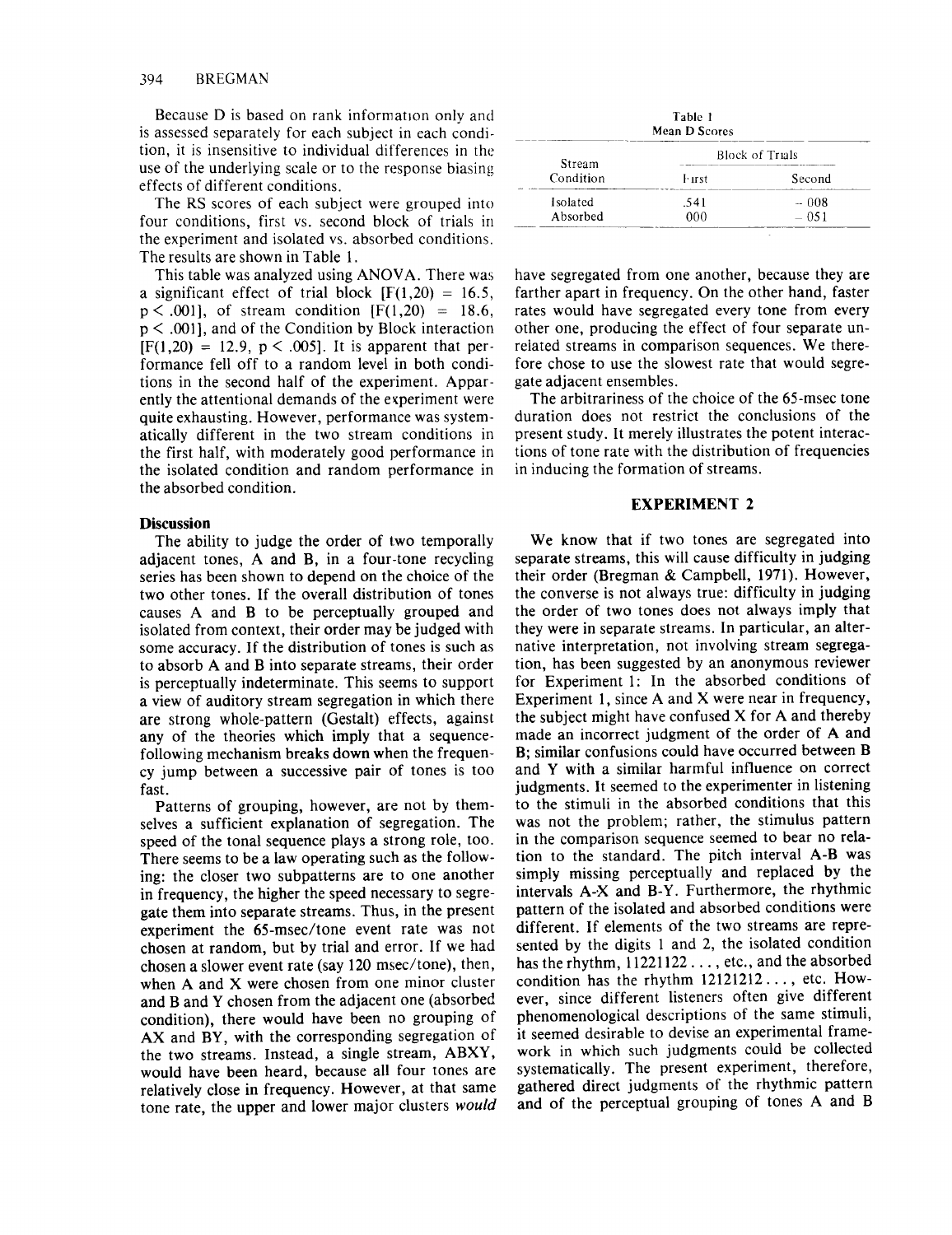and used these to verify that the stream membership of tones A and B had indeed been influenced by the context (i.e., by tones X and Y).

An important consideration in designing Experiment 2 was to rule out any explanation in terms of the confusability of the target tones with the distractor tones. This explanation was described above. To gather evidence against it, a task involving a direct judgment of the perceptual grouping of A and B was employed. This seemed to be a task where an explanation of the absorbed condition based on a hypothesized confusion between A and X (e.g., identification of X as A) would predict different effects than would an interpretation in terms of stream segregation. The subject is asked, "Can A and B be heard as a separate pair?" in a situation where A is near in frequency to  $X$  and  $B$  is near  $Y$ . If he confuses A for X, or B for Y, he would be more likely to answer "yes," since A and B, A and X, or B and Y would all sound like the required pair. An explanation in terms of stream segregation, on the other hand, would predict that the subject would say "no," since A and B are absorbed into separate streams and all that the subject can hear is  $AXAX \dots$ , etc., or BYBY..., etc.

For these reasons, listeners were asked both to judge how easily A and B could be heard "as a separate pair" and to make judgments of rhythm. The isolated and absorbed conditions used a number of ABXY four-tone patterns, centered at different frequencies and extending over different ranges.

#### **Method**

**Task 1: A-B isolation judgment.** In this task, the subject first heard a warning knock, then, after 2 sec, as a standard, the pair AB in isolation (i.e., A, B, silence, silence, repeated 12 times). After another gap of 2 sec, he heard **the four-tone** ABXY sequence repeated 12 times. All of this was repeated a second time, and then a short buzz signaled to the subject that he had 8 sec to make a judgment, before the onset of the next trial.

The subject was required "to judge whether the standard pair is easily perceived as a separate pair" and to rate the ease of doing so.

**Task 2: Rhythm judgment. First, two** kinds of rhythm were

described to the subjects and illustrated using, as elements, two kinds of hisses, J and K, one rhythm where they alternated by twos (JJKKJJKK, etc.), and one where they alternated singly (JKJKJKJK, etc.). They were told, "Do not worry about hearing pairs. Just get the feeling of the rhythm." The first type was named "uneven" and the second type, "even."

On each trial, after a warning knock and 2 sec of silence, the subject heard two rhythmic standards, the hiss patterns described above. First the "even" rhythm JKJK was repeated 12 times. Then, after a 2-sec silence, the "uneven" rhythm JJKK was repeated 12 times. Then, after a 2-sec gap, the comparison sequence of tones ABXY was repeated 12 times. (These were the same ABXY stimuli as were used in the stream judgment task.) All of this was repeated a second time, and then a short buzz signaled the subject that he had 8 sec to make a judgment before the onset of the next trial.

The listener was asked to judge "whether the pattern resembles the even or the uneven rhythm" and to rate the ease of doing SO.

**Rating scales.** The rating scale for each trial consisted of two printed boxes, one of which was to be checked by the subject. In the stream judgment task, the boxes were labeled "yes" and "no" (the standard pair was easy or not easy to hear as a separate pair in the comparison sequence). In the rhythm task, they were labeled "even" and "uneven." To the right of the boxes there was a 7-point scale ranging from "very easy to decide" to "very hard to decide."

**Stimuli.** There were seven conditions involving different patternings of four tones. Two of them, A and B, were the targets for the stream judgment task, and the other two, X and Y, were distractor tones. They were presented in the order ABXYABXY .... etc., in a repeating cycle in which the fourtone pattern ABXY was repeated 12 times on each trial. At the onset, the cycle was faded in over a 1-sec interval; at the offset, it faded out over 1 sec; this helped to prevent subjects from using the first or last tones as anchor points.

The frequencies chosen for A, B, X, and Y in the seven different stimulus conditions are shown in Table 2. Each tone was a sine tone, lasting 100 msec, including a 10-msec S-shaped rise in amplitude at the onset and a 10-msec S-shaped fall in amplitude at the offset to eliminate clicks. There were 10-msec silences between tones. Hence, the onset-to-onset period was 110 msec. The two silences that replaced X and Y in the standard were each 110 msec in duration. The amplitudes of different frequencies were adjusted by trial and error to produce equal loudnesses for three judges. (The 1,000-Hz tone was measured as 70 dB SPL out of the headphones.)

The hisses used to illustrate the rhythms were each 110 msec in duration, including rise/fall times of 30 msec. One type of hiss was unfiltered white noise. The other was white noise high-pass filtered at 1,000 Hz. The unfiltered noise hiss was presented at 77 dB and the filtered noise at 62 dB SPL.

| Table 2                                                |  |  |  |  |  |  |  |
|--------------------------------------------------------|--|--|--|--|--|--|--|
| <b>Stimulus Conditions and Results of Experiment 2</b> |  |  |  |  |  |  |  |

| Condition | Target* |       | Distractor* |        | Isolated/ | Separation |        | Mean for Task** |       |
|-----------|---------|-------|-------------|--------|-----------|------------|--------|-----------------|-------|
|           | А       | в     |             |        | Embedded  | AB+        | $AX++$ |                 |       |
|           | 2,800   | 1,556 | 600         | 333    |           | 10.2       | 26.7   | 12.03           | 9.86  |
|           | 600     | 333   | 2,800       | 1.556  |           | 10.2       | 26.7   | 12.69           | 9.96  |
|           | 2.800   | 2,642 | 1.556       | 1,468  |           | 1.0        | 10.2   | 13.16           | 11.69 |
|           | 333     | 314   | 600         | 566    |           | 1.0        | 10.2   | 13.76           | 11.72 |
|           | 2,800   | 1,556 | 2,642       | l ,468 | E         | 10.2       | 1.0    | 3.71            | 2.96  |
| O         | 600     | 333   | 566         | 314    | E         | 10.2       | 1.0    | 3.84            | 2.99  |
|           | 2,800   | 600   | 1,468       | 314    | E         | 26.7       | 11.2   | 5.21            | 3.96  |

*\*Frequency of tones in hertz, tSeparation in semitones between A and B and between X and Y. \*\*High scores indicate AB streaming. "~'Separation in semitones between A and X and between B and Y.*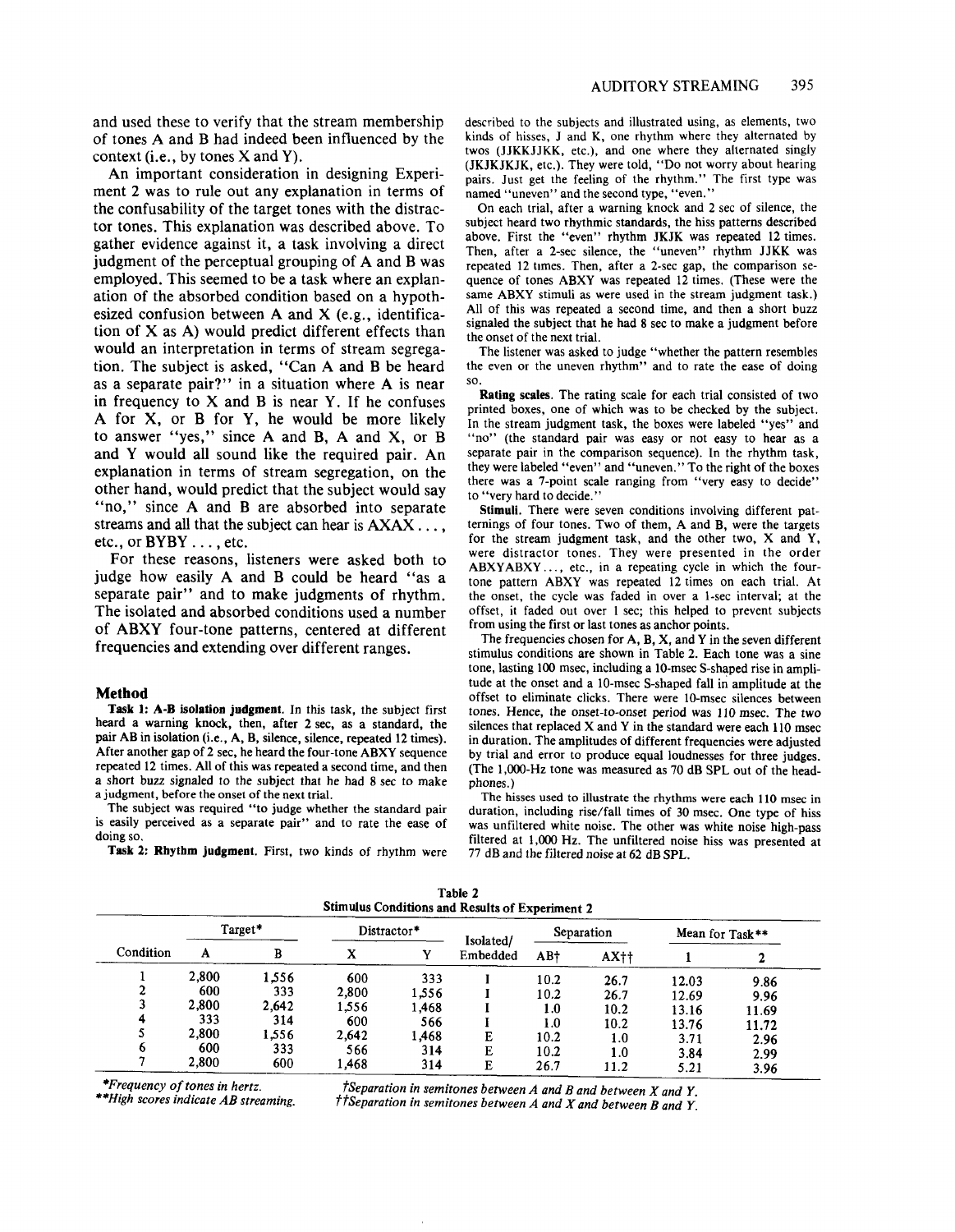Apparatus. The sine tone stimuli were generated by a Wavetek Model 136 VCA-VCG function generator, controlled by a PDP-11 computer. The hisses were provided by a Lafayette Instrument Co. white-noise generator, Model 15011, and filtered by a Multimetrics Model AF-520A filter. The switching of the noise signals was done by the computer via an MMC Model VCAM-4A voltage-controlled amplifier/mixer. Signals were tape-recorded on Sony 208 recording tape by an Akai GX 400 DSS tape recorder and played back to the subjects in an Industrial Acoustics Company audiometric testing room, model 1202, through Koss Pro-4AA headphones.

Design. Each subject had both tasks (stream judgment and rhythm judgment). Seven of the subjects had the stream judgment first and nine had the rhythm task first. Each task presented five blocks of trials with no separation between blocks. Each block presented the seven ABXY frequency conditions in a random order.

Subjects. Twenty-one young adults with some musical training volunteered as subjects; the data from five were discarded because they got out of step with trials on the rating scales or because they complained of fatigue.

#### **Results**

For the task in which the listeners rated whether A and B could be heard as a separate pair, the two categories YES and NO and the 7-point rating scale for ease were combined to produce a 14-point scale. This scale went from 1 for "very easy NO" to 14 for "very easy YES"; middle values corresponded to hard decisions. The average results for the seven stimulus conditions are shown in Fable 2. High scores indicate AB streaming.

Similarly, the responses on the rhythm judgment task were converted to a 14-point scale, with 1 representing "very easily heard UNEVEN rhythm," 14 representing "very easily heard EVEN rhythm," and middle values corresponding to hard decisions. The average results for the seven stimulus conditions are shown in Table 2. High scores indicate AB streaming.

Both tasks showed the same pattern of results. The first four conditions, which were called "isolated" because the frequency difference between the target tones was low compared to the difference between the targets and the distractors, all produced high scores. These scores indicated that A and B were grouped into one stream and X and Y in the other. In the first task, this led to the judgment that A and B were an isolated pair. In the second task, it led to the judgment that the rhythm of ABXY was uneven (i.e., grouped by twos).

Analyses of variance were performed on the mean scores for each task taken separately. In both cases, the isolated conditions (1 to 4) were contrasted with the embedded conditions (5 to 7). The contrast was very highly significant for the AB isolation judgment  $[F(1,90) = 575.5, p < .001]$ , and also for the rhythm judgment [F(1,90) = 269.9, p  $\leq$  .001].

Individual pairs of conditions were compared using Scheffé's method. In each task, every isolated condition was very significantly different from every embedded condition, every  $F > 48.0$  and every  $p < .001$ . There were no other significant differences.

## **Discussion**

**Task** 1. This task requires subjects to directly judge whether A and B are easily heard as a separate pair in ABXY. The significance of every post hoc comparison of isolated vs. absorbed conditions by the Scheffé test allows us to look closely at the individual conditions.

The ability to hear A and B as a pair could not be affected by their temporal proximity; they were adjacent on all conditions. Furthermore, their frequency proximity was not the sole determinant, as we can see by comparing Condition 1 with Condition 5 or comparing Condition 2 with Condition 6. In each of these comparisons, the frequency separation of A from B is held constant.

What of the hypothesis, offered as a criticism of the results from the absorbed conditions of Experiment 1, that when X was near A in frequency, the listener confused A with X and made errors of identification? In the absorbed conditions of the present task, errors of identification (i.e., accepting X as A or B as Y) would have led the listener to say that he *could* hear a pair AB when he was, in fact, hearing XB (or AY or XY). Thus, an increase in the number of "yeses" should have occurred most strongly in Conditions 5 and 6, where the interval between A and X  $(B \text{ and } Y)$  was only a semitone. Yet our subjects said they could *not* hear A and B as a pair in these conditions. Hence, the problem, even at this low separation of frequencies, was not one of confusing X for A or B for Y, but arose directly from the inability to isolate the pair as a pair because of their membership in separate streams. This argues that, in Experiment 1, the results of the absorbed conditions arose from stream organization and not from confusion of frequencies. The subjects simply could not bring A and B together into a perceptual unit because they were in different streams. This accords with the experience of the experimenter who heard the two separate streams AXAX, etc., and BYBY, etc., and could not switch attention from one stream to the other fast enough to relate A to B.

Conditions 1 and 2 cast doubt on theories of stream formation which claim that segregation becomes compelling at these speeds with rather lowfrequency separations. Stream splitting in Miller and Heise's experiment (1950) occurred when two tones alternating at 100 msec/tone were separated by a ratio of about 1.15 (about 2.4 semitones). The results of Van Noorden (1975) show that tones, at the rates we used (110 msec/tone), should split into separate streams at about 6 or 7 semitones' separation (p. 13, Figure 2.7) or perhaps 3 semitones (p. 15, Figure 2.9). Yet, in the present experiment, in Conditions 1 and 2,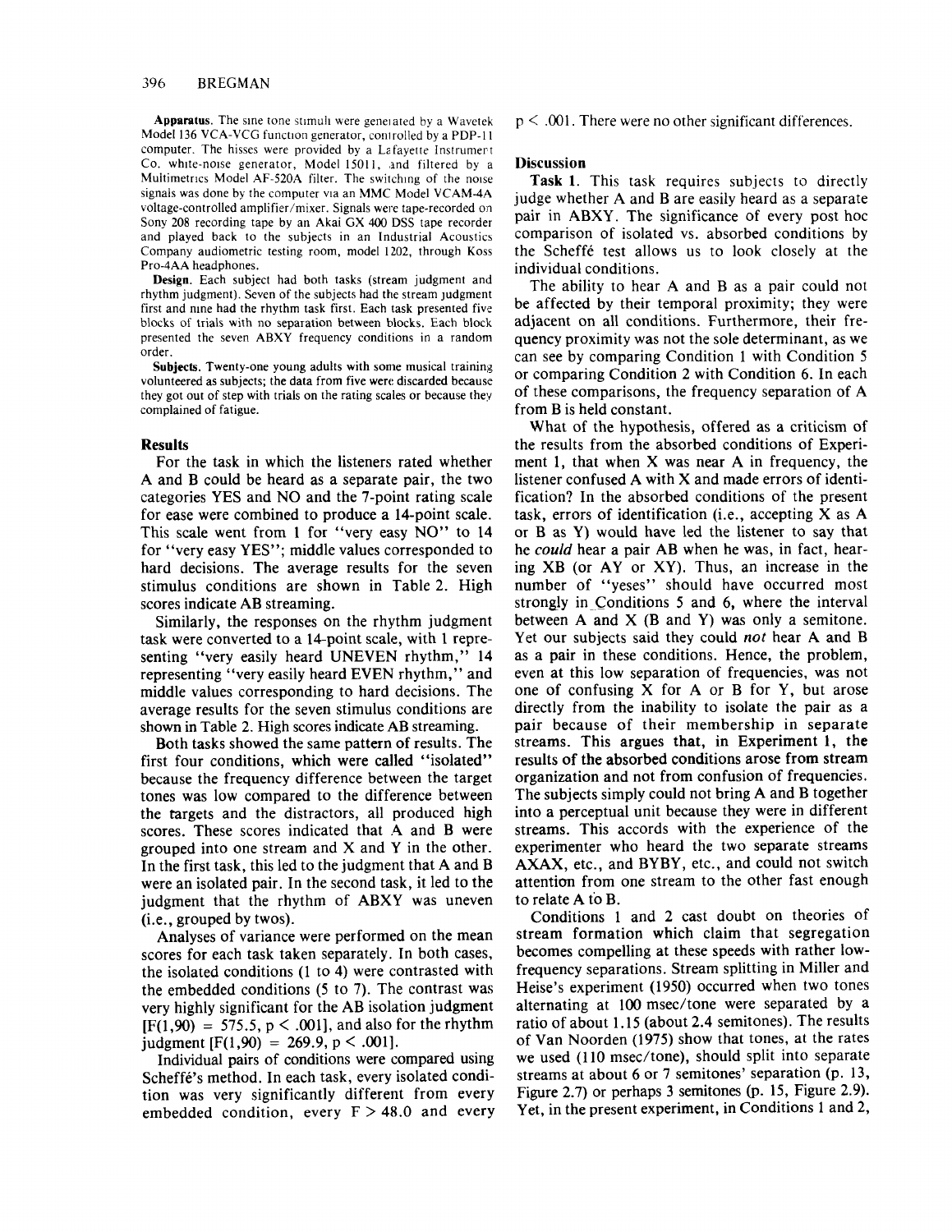A and B were heard in one stream even though they were 10.2 semitones apart. The difference between the present experiment and those cited above is that the cited experiments alternated only two tones, A and B. When A "split away from" B, it was actually grouping with itself on its own successive repetitions. There was implicit competition between the prior As and Bs for the "privilege" of grouping with subsequent As and Bs. Since A is identical in frequency to subsequent As, it acts as very strong competition to B, and splitting (the linking of consecutive As into a stream) occurs at relatively low-frequency separations. In the present experiment, four tones were involved and the competition of groupings was present explicitly. In Conditions 1 and 2, A grouped with B at a separation of 10.2 semitones because any other grouping with A or B would have involved tones having much larger frequency separations from A and B. In Conditions 5 and 6, where A and B were also 10.2 semitones apart but where alternative groupings involved lower frequency separations, A and B split into separate streams. (Parenthetically, the reader might ask why A did not simply group with itself on its subsequent occurrences, rather than with B. The answer relates to the temporal separation of repetitions of A. The onset-to-onset time for As alone is 440 msec, too slow for A to group itself in preference to other tones.)

## **Discussion**

**Task** 2. This task did not ask listeners to focus on any particular tones defined by their frequencies, but only to describe the rhythmic structure. The tones were ordered in such a way (ABXY) that if the groupings are AB and XY, the rhythm should be describable as  $1122...$ , etc. ("uneven"); if the groupings are AX and BY, the rhythm should be 1212..., etc. ("even"). Since no recognition of definite tones is required, this task is perhaps the purest measure of perceptual grouping. In the isolated conditions, the grouping was always AB and XY; in the absorbed conditions, it was always AX and BY.

Just as in the other tasks, grouping in this task depended not on simple frequency proximity but on competing proximities. In condition 7, for example, the grouping was AX despite the fact that A and X were 11.2 semitones apart. However, in Condition 3, where A and X are only 10.2 semitones apart, A does not stream with X; it prefers to stream with B, which is much closer in frequency.

There is one final observation, which, while not significant by the Scheffé test in either task, is consistent across tasks. This is the tendency to find a greater AB grouping in Conditions 3 and 4 than in Conditions 1 and 2 and a greater AB grouping in Condition 7 than in Conditions 5 or 6. While the very conservative Scheff6 test does not find these differences to be significant, ordinary F tests show 9 out of the 14 possible relevant comparisons in the two tasks to be significant at the 5% level or better. Furthermore, these differences make sense. In Conditions 3 and 4, the separation of the two target tones was lower than it was in Conditions 1 and 2, and correspondingly, these tones seemed to show a greater tendency to group. This was true despite the fact that in Conditions 3 and 4 the distractor tones were placed closer to the target tones by an even greater amount measured in semitones, i.e., on a logarithmic scale (see Table 2). Hence, it appears that moving A and B closer together by n semitones more powerfully improves the AB grouping than does moving the distractors n semitones further away. Apparently, the distances AB and AX do not compete in an additive way. Expressing the competition as a ratio between the two distances in semitones (i.e., AX/AB) predicts the correct rank order of the conditions, but predicts greater differences between Conditions 1 and 2 vs. Conditions 3 and 4, or between Conditions 5 and 6 vs. Condition 7, than were actually obtained. Such numerical predictions are doubtful, in any case, because of the arbitrary nature of the response scale. We are left with a general qualitative hypothesis that the effects of frequency proximity upon the "attraction" between tones falls off in a nonlinear way, with the addition of an n-semitone distance having a decreasing effect when the original separation is larger.

## **CONCLUSIONS**

The two experiments, taken together, support the idea that there is a competition of alternative groupings in the formation of auditory streams. Thus, the frequency separation between a consecutive pair of tones does not directly influence grouping. All theories which rest on this assumption (probably because it can be given a simple physiological implementation), e.g., the "critical band" hypothesis of Norman (Note 1), are in conflict with the data presented above. The data are more consonant with a theory of stream segregation as the effect of unknown, but complex, physiological mechanisms which have been evolved to factor an input acoustic wavetrain so as to group those sounds which probably arose from the same source, and which take as "evidence" a variety of relationships in the acoustic waveform (Bregman, 1978; Bregman & Dannenbring, in press). These mechanisms probably have much in common with the "scene analysis" processes studied in research on computer vision (Winston, 1975).

## REFERENCE NOTE

1. Norman, D. A. *Rhythmic fission: Observations on attention, temporal judgments and the critical band.* Unpublished duplicated manuscript, Harvard University, 1966.